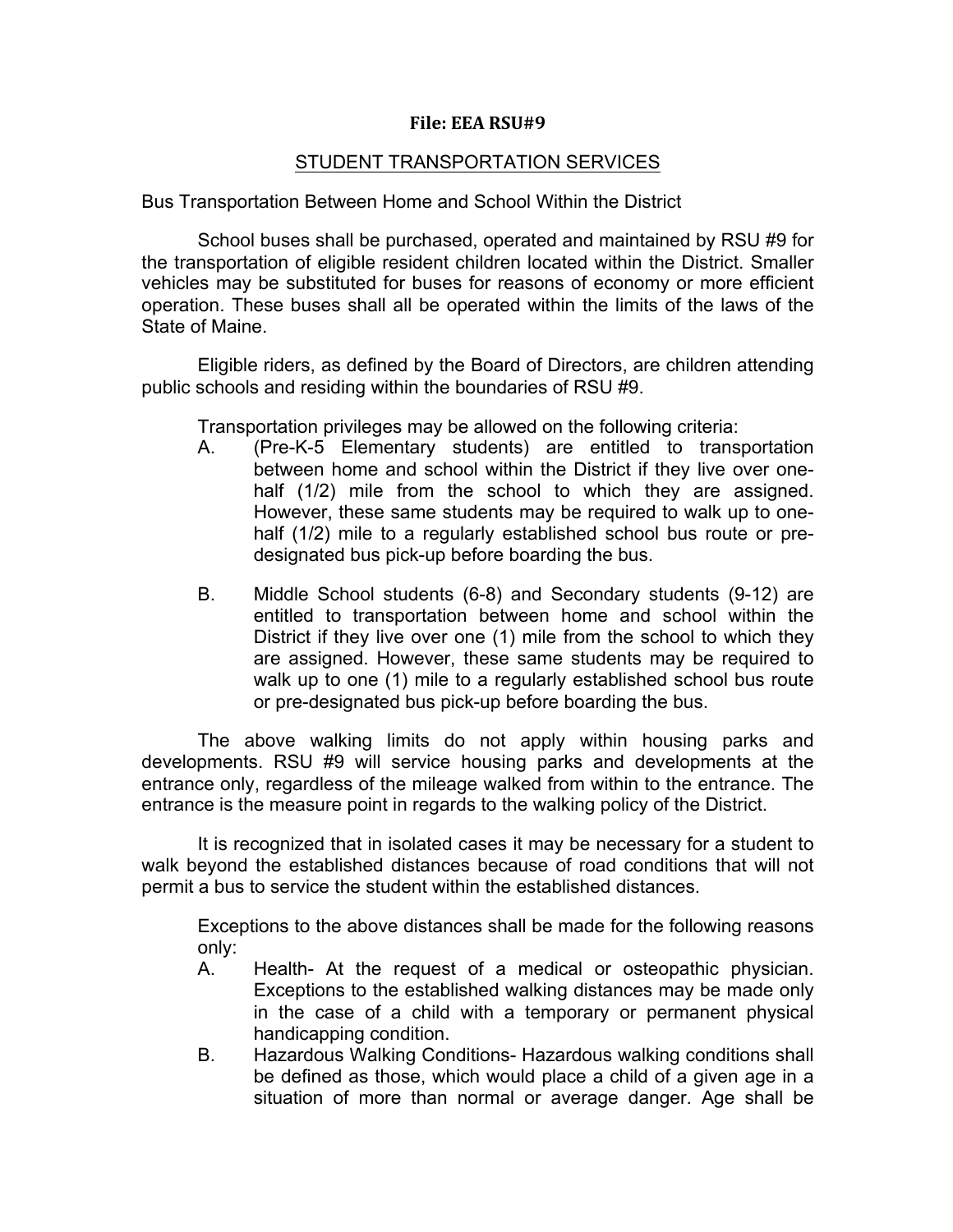considered in making this determination. In general, hazardous conditions would involve walking on heavily traveled or high speed roads or streets where no sidewalks are available or crossing heavily traveled or high speed streets or roads where no crossing guides or crossing lights are available or other unique circumstances.

Subject to the prior claim of resident pupils to transportation service, a pupil not a legal resident or not residing within the District, but attending a District school, may be transported by District buses over regularly established bus routes by obtaining permission from the Superintendent of Schools. Such permission will be granted only if the student, either by walking or by other modes of transportation, can be located for pick-up within the boundaries of the District. Such permission may also be terminated at will in the event that such permission of bus privileges to non-resident pupils causes overloading of a bus.

## Students Who Are Serviced at Child Care Locations

Each bus student will be assigned to an authorized bus stop. The District will establish the stop near the residence of the child or near the child care location, whichever is requested by the parent. The stop will be within the walking distance as defined in this policy and will be limited to authorized stops. Only one (1) stop shall be authorized for each student and that stop shall be considered as permanent until changed by the Director of Support Services.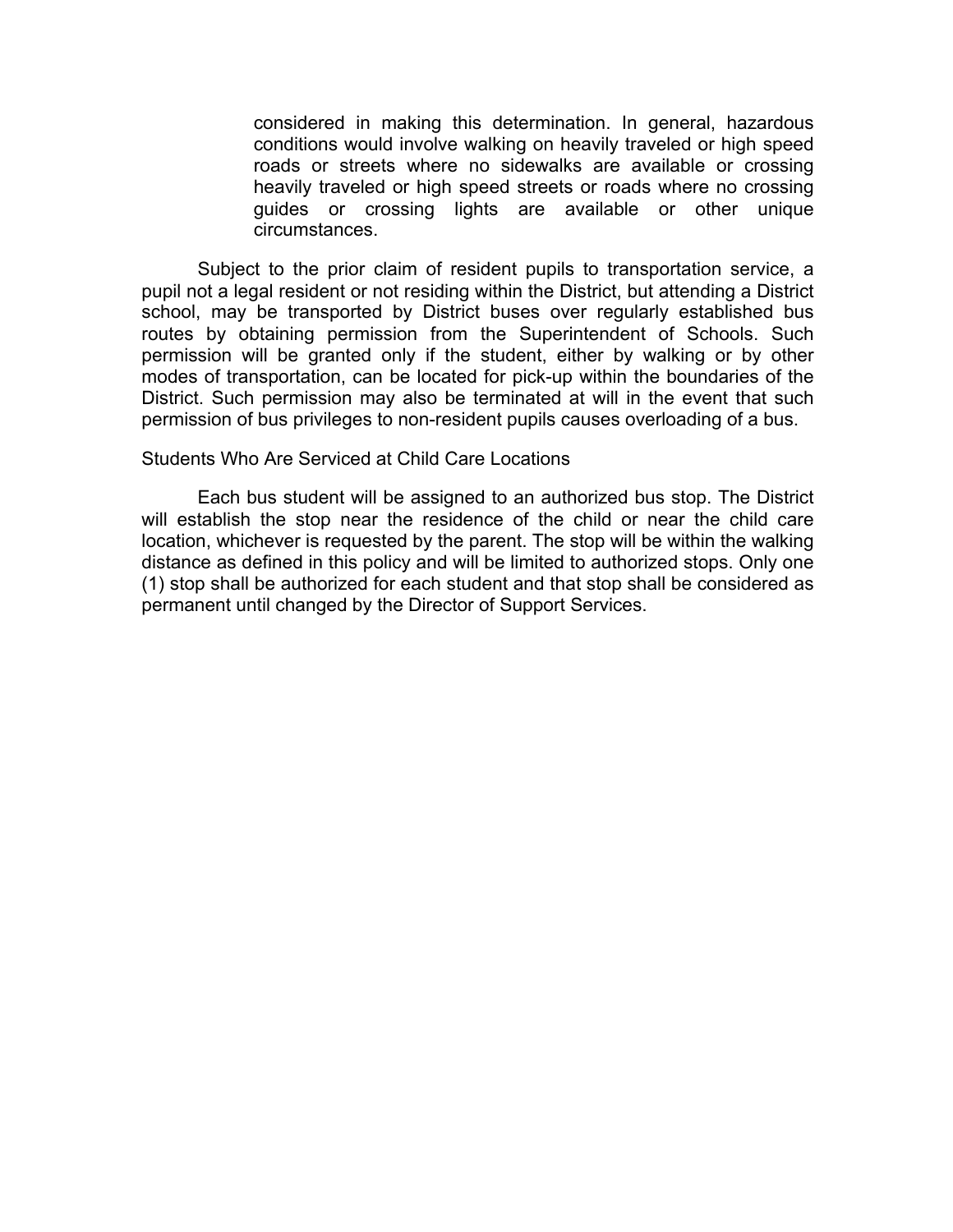### **File: EEA**

- A. A parent shall work with the Director of Support Services when a change in the authorized stop location is necessary. When a child care need exists, the School Department may consider no more that two (2) authorized stops for a child; however, the A.M. stop and the P.M. stop must remain constant.
- B. The District will accept requests to change the assigned authorized stop only under the following conditions:
- 1 Change in legal residence; and/or,
- 2 Change in childcare location.

Bus drivers shall pick up only at scheduled stops; they shall not admit students not assigned to that particular bus. Drivers are required not to exceed the legal bus capacity.

Students shall ride only on assigned buses. At the close of school they shall be permitted to disembark at other points or to ride other buses only after presenting the bus driver with a note written by the parent and approved by the building principal.

Notes will only be accepted to meet special needs of students. They will be honored only when bus seating is available. A note must be written by the parent and approved by the principal for each occurrence. Notes written to cover extended periods of time will not be considered.

Supervision of riders on buses will be the prime responsibility of the bus driver. Discipline problems shall be directly reported to the Director of Support Services and the principal of the school the child attends. The principal and the Director of Support Services, on the basis of the bus driver's report and after investigation, will then administer what in their opinion is the measure of disciplinary action necessary. The Director of Support Services may deny bus privileges to a bus student after informing the student's parents, the principal, and the bus driver of his proposed action. Warning notices will be sent to parents by the Director of Support Services to inform them that continued irregular behavior on school buses by their children will result in the termination of their privilege to ride the District buses.

If in the best judgment of the driver and the Director of Support Services, immediate action should be taken to protect the health and safety of the passengers, they shall be authorized to do so.

### Shuttle Service

A shuttle system will be established in RSU #9 according to the following: